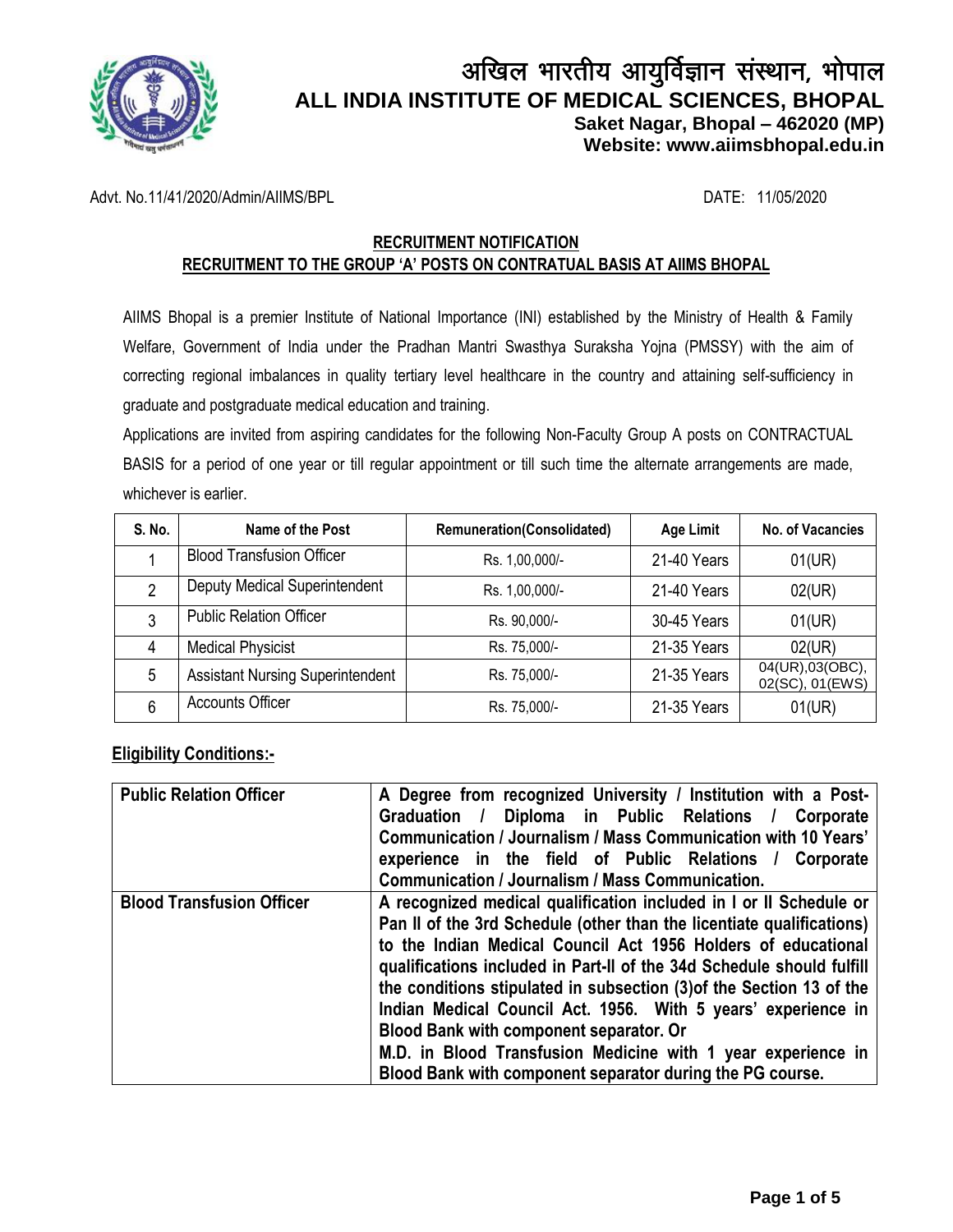| <b>Deputy Medical Superintendent</b>       | 1. A recognized medical qualification included in I or II Schedule or<br>Pan II of the 3rd Schedule (other than the licentiate qualifications)<br>to the Indian Medical Council Act 1956 Holders of educational<br>qualifications included in Part-II of the 34th Schedule should fulfil<br>the conditions stipulated in subsection (3) of the Section 13 of the<br>Indian Medical Council Act. 1956.<br>2. MD (Hospital Administration) / MHA recognized by Medical<br><b>Council of India</b><br>Or<br>3. MD/MS in any clinical specialty with 3 years' experience in<br>Hospital administration of a 200 bedded hospital                                                                                                                                                                                                                        |
|--------------------------------------------|----------------------------------------------------------------------------------------------------------------------------------------------------------------------------------------------------------------------------------------------------------------------------------------------------------------------------------------------------------------------------------------------------------------------------------------------------------------------------------------------------------------------------------------------------------------------------------------------------------------------------------------------------------------------------------------------------------------------------------------------------------------------------------------------------------------------------------------------------|
| <b>Medical Physicist</b>                   | <b>Educational Qualifications:</b><br>M.Sc. in Medical Physics or equivalent from a recognized<br>University/Institution. OR<br>(i) M.Sc. in Physics from a recognized University<br>(ii) A Post-Graduated diploma/degree in Radiological/ Medical<br>Physics from a recognized University/Institute. OR<br>M.Sc. in Medical Technology with Radiotherapy as special subject<br>from a recognized University and/or Diploma in Radiation<br><b>Protection. AND</b><br><b>Experience:</b><br>2 Years' experience of working in Radiotherapy Department of a<br><b>Hospital</b>                                                                                                                                                                                                                                                                      |
| <b>Assistant Nursing</b><br>Superintendent | <b>Essential:</b><br>(i) B.Sc. Nursing (4 year course) from an Indian Nursing Council<br>recognised Institute/University.<br><b>OR</b><br>B.Sc. (Post-certificate) or equivalent such as B.Sc. Nursing (Post-<br>Basic) (2 year course) from an Indian Nursing Council recognized<br>Institute/University.<br>Should be registered with the Indian Nursing Council/ State<br>(ii)<br><b>Nursing Council</b><br>Experience: Six years' experience after B.Sc. Nursing / B.Sc.<br>(Post-certificate / B.Sc. Nursing (Post Basic) or equivalent from a<br>recognized University / Institute in a minimum 200 bedded<br>Hospital / Healthcare Institute as Staff Nurse, out of which at least<br>3 years as a Ward In-charge or Supervisor capacity.<br>Desirable:<br>MSc (Nursing) from an Indian Nursing Council recognised<br>Institute/University. |
| <b>Accounts Officer</b>                    | <b>Essential:-</b><br>Graduate in Commerce with at least 55% in aggregate,<br><b>Experience:-</b><br>3 years experience in Supervisory capacity in Govt. Organization.<br>Desirable:-<br><b>Chartered Accountant / Cost Accountant or MBA (Finance).</b>                                                                                                                                                                                                                                                                                                                                                                                                                                                                                                                                                                                           |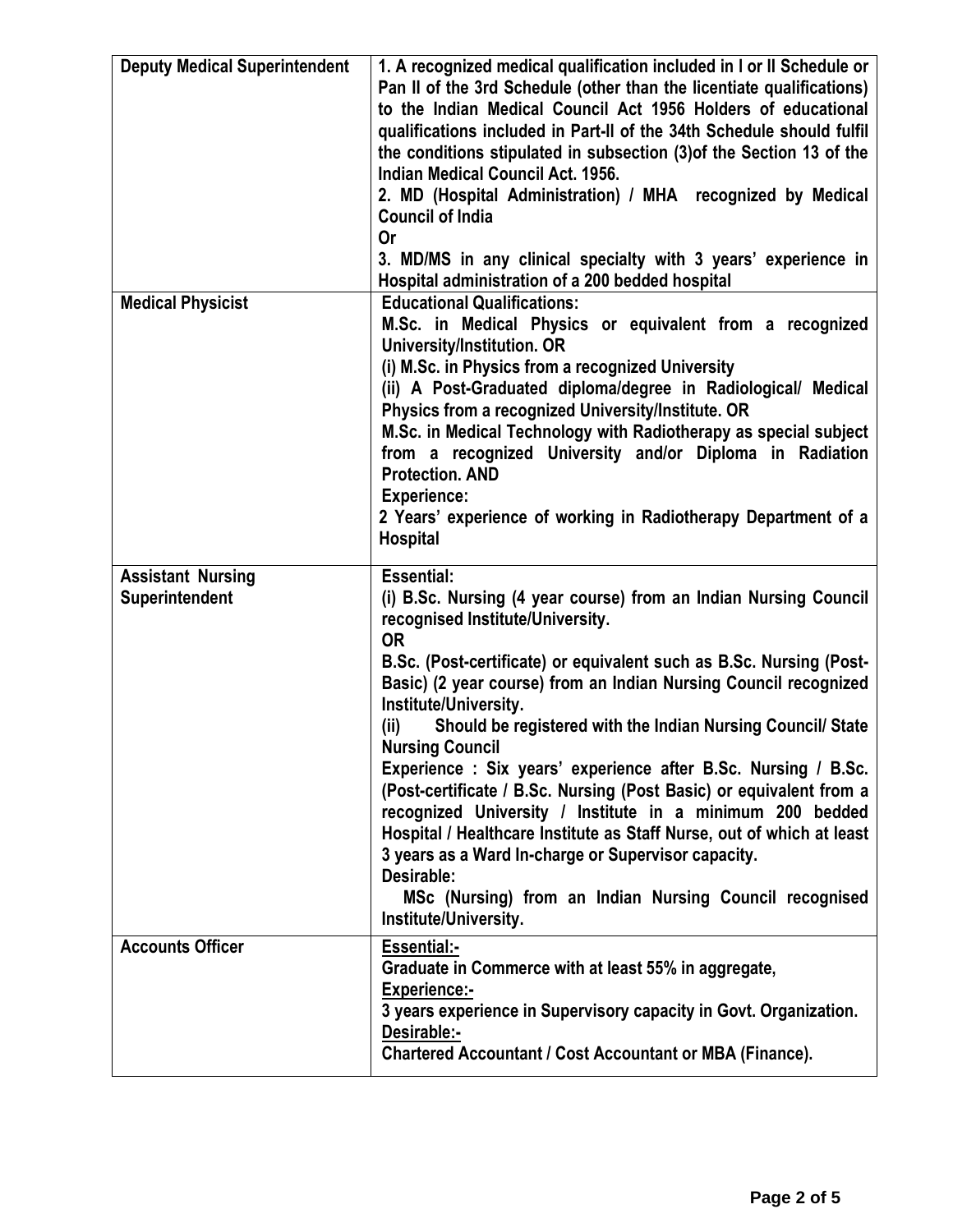## **1. IMPORTANT NOTES:**

- a) The above vacancies are provisional and subject to variation. **Competent Authority** reserves the right to vary the vacancies including reserved vacancies as per the Govt. of India rules/circulars and requirements.
- b) **The last date for submission of application would be 02 weeks from the date of lifting of lockdown.**
- c) Experience and all other prescribed qualifications will be counted **as on last date of submission of application form i.e. 02 weeks from the date of lifting of lockdown.**
- d) Preference will be given to those candidates who worked or working in Hospital Environment.
- e) The period of experience shall be counted after obtaining the prescribed essential qualification.
- f) The employment will be purely on contractual basis and under no circumstances are linked to regular appointments and cannot be regularized at any stage.
- g) The emoluments will be consolidated in nature as determined by the competent authority.
- h) The appointment can be terminated by the competent authority any time before completion of tenure, without assigning any reason thereof.
- i) **Competent Authority** reserve the rights to cancel the advertisement at any point of time without prior notice or fill up less/more number of posts as advertised or to add new department apart from the above depending upon the institutional requirements.
- j) **Reservation will be as per Government of India Policy.**

## **2. APPLICATION PROCESS:**

• Interested Indian Nationals/ persons registered as Overseas Citizen of India (OCI) cardholder under Section 7-A of the Citizenship Act, 1955 and fulfilling all the eligibility criteria, are required to fill the application form available at Institute's website i.e. [www.aiimsbhopal.edu.in](http://www.aiimsbhopal.edu.in/) and send duly filled application form along with self-attested photocopies of their proof of date of birth, eligibility qualification mark sheets, degrees, experience certificate and other relevant testimonials to the following address :

> **The Administrative Officer (Shri Vishal Kumar Gupta) 1 st Floor Medical College Building All India Institute of Medical Sciences Saket Nagar Bhopal (M.P)-462020**

- The envelop must be super scribed as "**Application for post of** ........................... **(CONTRACTUAL) at AIIMS, Bhopal".**
- The duly filled application form along with annexures must reach to aforementioned address on or before **5:00 pm of last date of submission of application as mentioned in point No. (b) of Important Notes** by speed post/ registered post ONLY. Delivery of the application and supporting documents (as mentioned above) by hand / in person/ courier will NOT be entertained. Institute will not be responsible for late receipt of applications due to post delay in any case.
- Applications incomplete in any aspect will be summarily rejected.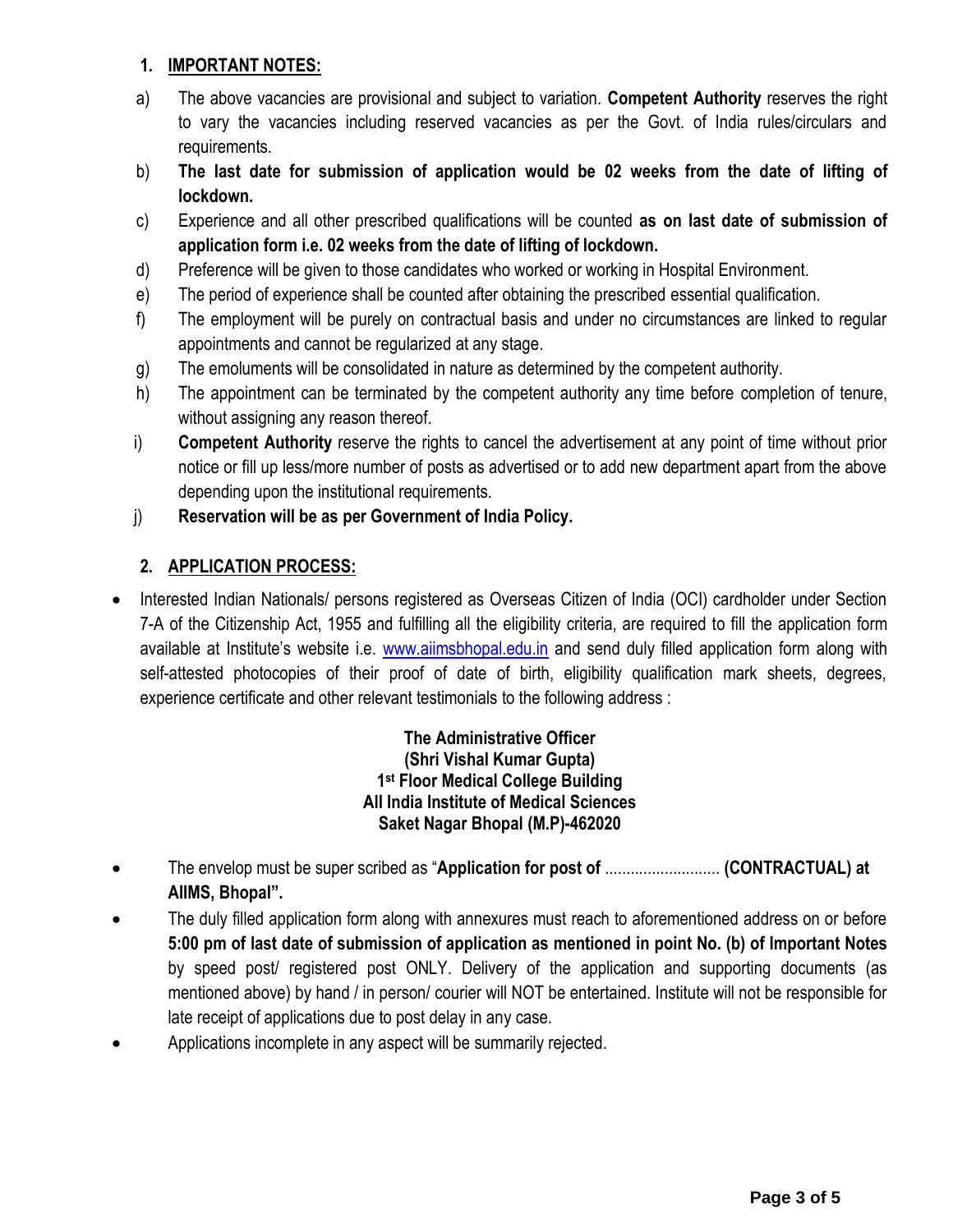## **3. APPLICATION FEE:**

- The application fee for General/OBC category candidate is Rs. 2,000/-.
- Fees to be paid by Demand Draft only in favour of **"DIRECTOR AIIMS Bhopal"**
- Fee once remitted will not be refunded.
- The application fee for PwD/SC/ST category candidate is exempted.

## **4. SHORTLISTING BY METHODS OF THE SELECTION:**

The prescribed qualification is minimum and mere possessing the same does not entitle any candidate to be called for interview or for selection. Based on bio-data, the Screening Committee may short-list candidates for interview. Candidates called for interview will have to produce all relevant original documents in proof of details furnished in their application at the time of interview. They may also be asked to submit an affidavit/declaration as decided by the Competent Authority at time of Interview. The methodology of Selection will be decided by the Selection Committee as deemed fit besides any other matter relating to the Selection process.

The qualification regarding experience is relaxable at the discretion of the competent authority in the case of candidates belonging to Scheduled castes or scheduled tribes or other backward classes if at any stage of selection the competent authority is of the opinion that sufficient number of candidates from these communities possessing the requisite experience are not likely to be available to fill up the vacancies reserved for them as per Government of India guidelines issued/ amended from time to time. Decision of Selection Committee will be final and binding for applicants/candidates and no enquiry / correspondence will be entertained in this regard.

**5. PLACE OF INTERVIEW:** The interviews will be held at **AIIMS, BHOPAL** or any other place as decided by the competent authority of Institute. *No TA/DA will be paid for appearing in the interview.*

#### **6. TERMS & CONDITIONS :**

- i. The candidate who is already in government service shall submit 'No Objection Certificate' from the present employer at the time of Interview.
- ii. Canvassing of any kind will lead to disqualification.
- iii. The prescribed qualification is minimum and mere possessing the same does not entitle any candidate for selection.
- iv. He / She is to conform to the rules of conduct and discipline as applicable to the institute employees.
- v. The appointee shall not be entitled to any benefit like Provident Fund, Pension, Gratuity, Medical Attendance Treatment, Seniority, Promotion etc. or any other benefits available to the Government Servants, appointed on regular basis.
- vi. The appointment can also be terminated at any time, on either side, by giving one month's notice or by paying one month's salary, without assigning any reason or failure to complete the period of three months to the satisfaction of competent authority. The appointee shall be on the whole time appointment of the **AIIMS, Bhopal** and shall not accept any other assignment, paid or otherwise and shall not engage himself/herself in a private practice of any kind during the period of contract. The appointee shall perform the duties assigned to him/her. The competent authority reserves the right to assign any duty as and when required. No extra/additional allowances will be admissible in case of such assignment.
- vii. The appointee will be eligible for thirty (30) days leave in a calendar year.